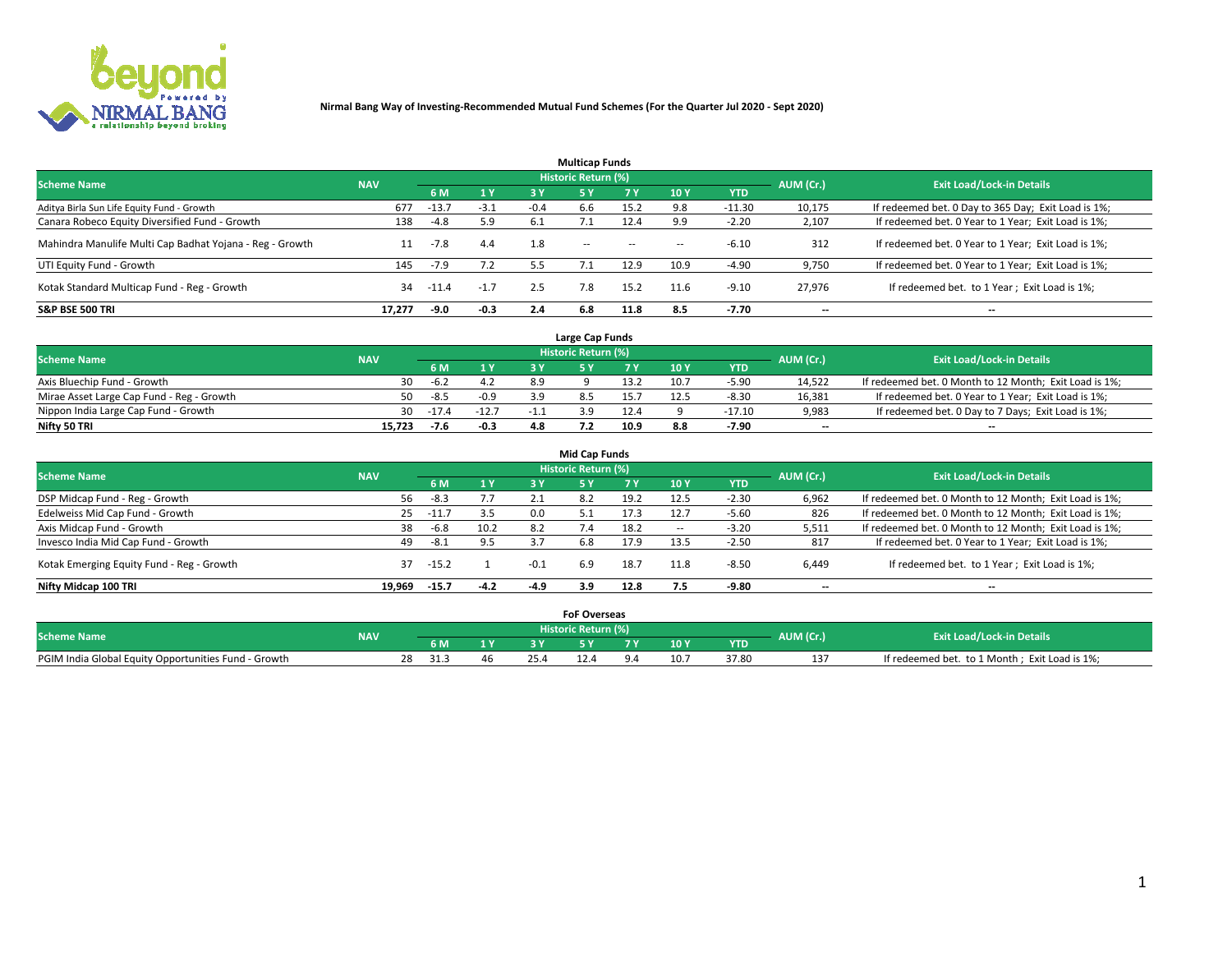

|                                                  |            |         |        |     | Large & Midcap             |      |      |          |                          |                                                      |
|--------------------------------------------------|------------|---------|--------|-----|----------------------------|------|------|----------|--------------------------|------------------------------------------------------|
| <b>Scheme Name</b>                               | <b>NAV</b> |         |        |     | <b>Historic Return (%)</b> |      |      |          | AUM (Cr.)                | <b>Exit Load/Lock-in Details</b>                     |
|                                                  |            | 6 M     | 1 Y    | 3 Y |                            | 7 V  | 10Y  | YTD      |                          |                                                      |
| Mirae Asset Emerging Bluechip Fund - Growth      | 55         | $-7.6$  | 5.2    |     |                            | 23.5 | 18.2 | -5.30    | 9,834                    | If redeemed bet. 0 Year to 1 Year; Exit Load is 1%;  |
| Canara Robeco Emerging Equities - Growth         | 93         | $-7.9$  | 5.3    |     | 8.5                        | 21.9 | 15.5 | $-3.60$  | 5,162                    | If redeemed bet. 0 Year to 1 Year; Exit Load is 1%;  |
| Principal Emerging Bluechip Fund - Growth        | 102        | $-9.9$  | 4.1    | 0.8 |                            | 18.8 | 12.6 | $-5.80$  | 1,918                    | If redeemed bet. 0 Day to 365 Days; Exit Load is 1%; |
| Invesco India Growth Opportunities Fund - Growth | 33         | $-10.9$ | 1.6    | 3.5 |                            | 13.6 | 10.5 | $-8.70$  | 2,498                    | If redeemed bet. 0 Year to 1 Year; Exit Load is 1%;  |
| Sundaram Large and Mid Cap Fund - Reg - Growth   | 32         | $-15.9$ | $-3.7$ | 1.9 | b.b                        | 13.6 | 8.7  | $-13.20$ | 1,113                    | If redeemed bet. 0 Day to 365 Days; Exit Load is 1%; |
| NIFTY Large Midcap 250 TRI                       | 6.856      | $-10.5$ | 0.0    | 1.5 |                            | 13.7 | 0 A  | -7.60    | $\overline{\phantom{a}}$ | $- -$                                                |

|                                                     |            |         |        | <b>Focused Funds</b>       |      |        |            |                          |                                                        |
|-----------------------------------------------------|------------|---------|--------|----------------------------|------|--------|------------|--------------------------|--------------------------------------------------------|
| <b>Scheme Name</b>                                  | <b>NAV</b> |         |        | <b>Historic Return (%)</b> |      |        |            | AUM (Cr.)                | <b>Exit Load/Lock-in Details</b>                       |
|                                                     |            | 6 M     | 1 Y    |                            |      | 10 Y   | <b>YTD</b> |                          |                                                        |
| Axis Focused 25 Fund - Growth                       | 28         | $-9.8$  | 2.4    |                            | 13.7 | $\sim$ | $-8.50$    | 10,399                   | If redeemed bet. 0 Month to 12 Month; Exit Load is 1%; |
| ICICI Prudential Focused Equity Fund - Ret - Growth | 30         | 0.3     | 1.9    | i h                        | 10.8 |        | 2.80       | 681                      | If redeemed bet. 0 Year to 1 Year; Exit Load is 1%;    |
| SBI Focused Equity Fund - Growth                    | 140        | $-11.0$ | 0.3    |                            |      |        | $-8.5c$    | 8,962                    | If redeemed bet. 0 Year to 1 Year; Exit Load is 1%;    |
| <b>S&amp;P BSE 500 TRI</b>                          | 17,277     | -9.0    | $-0.3$ |                            | 11.8 |        | -7.70      | $\overline{\phantom{a}}$ | $- -$                                                  |

| <b>Small Cap Funds</b>       |            |         |         |                     |      |      |           |                                  |       |                                                     |  |  |  |
|------------------------------|------------|---------|---------|---------------------|------|------|-----------|----------------------------------|-------|-----------------------------------------------------|--|--|--|
| <b>Scheme Name</b>           | <b>NAV</b> |         |         | Historic Return (%) |      |      | AUM (Cr.) | <b>Exit Load/Lock-in Details</b> |       |                                                     |  |  |  |
|                              |            | 6 M     | 1 Y     |                     |      |      | 10Y       | <b>YTD</b>                       |       |                                                     |  |  |  |
| HDFC Small Cap Fund - Growth |            | $-18.9$ | $-15.1$ | $-4$                |      |      |           | $-14.00$                         | 7,511 | If redeemed bet. 0 Year to 1 Year; Exit Load is 1%; |  |  |  |
| SBI Small Cap Fund - Growth  |            | $-11.0$ |         |                     | QE   | 22.5 |           | -4.70                            | 3,917 | If redeemed bet. 0 Year to 1 Year; Exit Load is 1%; |  |  |  |
| Nifty Smallcap 100 TRI       | 6.129      | $-21.4$ | $-12$   | $-12.9$             | -1.4 | 9.8  |           | $-14.50$                         | $- -$ | $- -$                                               |  |  |  |

| ELSS Schemes (Tax Saving u/s 80-C)           |            |         |     |                            |           |        |                          |            |                          |                                  |  |  |  |
|----------------------------------------------|------------|---------|-----|----------------------------|-----------|--------|--------------------------|------------|--------------------------|----------------------------------|--|--|--|
| <b>Scheme Name</b>                           | <b>NAV</b> |         |     | <b>Historic Return (%)</b> |           |        |                          |            | AUM (Cr.)                | <b>Exit Load/Lock-in Details</b> |  |  |  |
|                                              |            | - 6 M   | 1Y  | 3 Y                        | <b>5Y</b> | 7 Y    | 10 Y                     | <b>YTD</b> |                          |                                  |  |  |  |
| Aditya Birla Sun Life Tax Relief 96 - Growth | 30         | $-8.2$  | 3.3 |                            | 6.8       | 15.3   | 10.1                     | $-5.90$    | 10,101                   | Nil                              |  |  |  |
| Axis Long Term Equity Fund - Growth          | 44         | $-11.6$ | 0.1 | 4.9                        |           | 16.7   | 14.3                     | $-10.40$   | 20,292                   | Nil                              |  |  |  |
| Canara Robeco Equity Tax Saver Fund - Growth | 68         | $-1.7$  |     | 6.8                        | 7.5       | 13.3   | 10.4                     | $-0.40$    | 992                      | Nil                              |  |  |  |
| Invesco India Tax Plan - Growth              |            | $-6.7$  | 5.3 | 4.b                        |           | 15.4   | 11.7                     | $-4.60$    | 997                      | Nil                              |  |  |  |
| Mirae Asset Tax Saver Fund - Reg - Growth    | 18         | $-8.0$  | 2.1 |                            | $- -$     | $\sim$ | $\overline{\phantom{a}}$ | $-6.40$    | 3,538                    | Nil                              |  |  |  |
| S&P BSE 200 TRI                              | 5,617      | -8.3    | 0.1 | 3.5                        |           | 11.8   | 8.8                      | $-7.60$    | $\overline{\phantom{a}}$ | $- -$                            |  |  |  |

# 2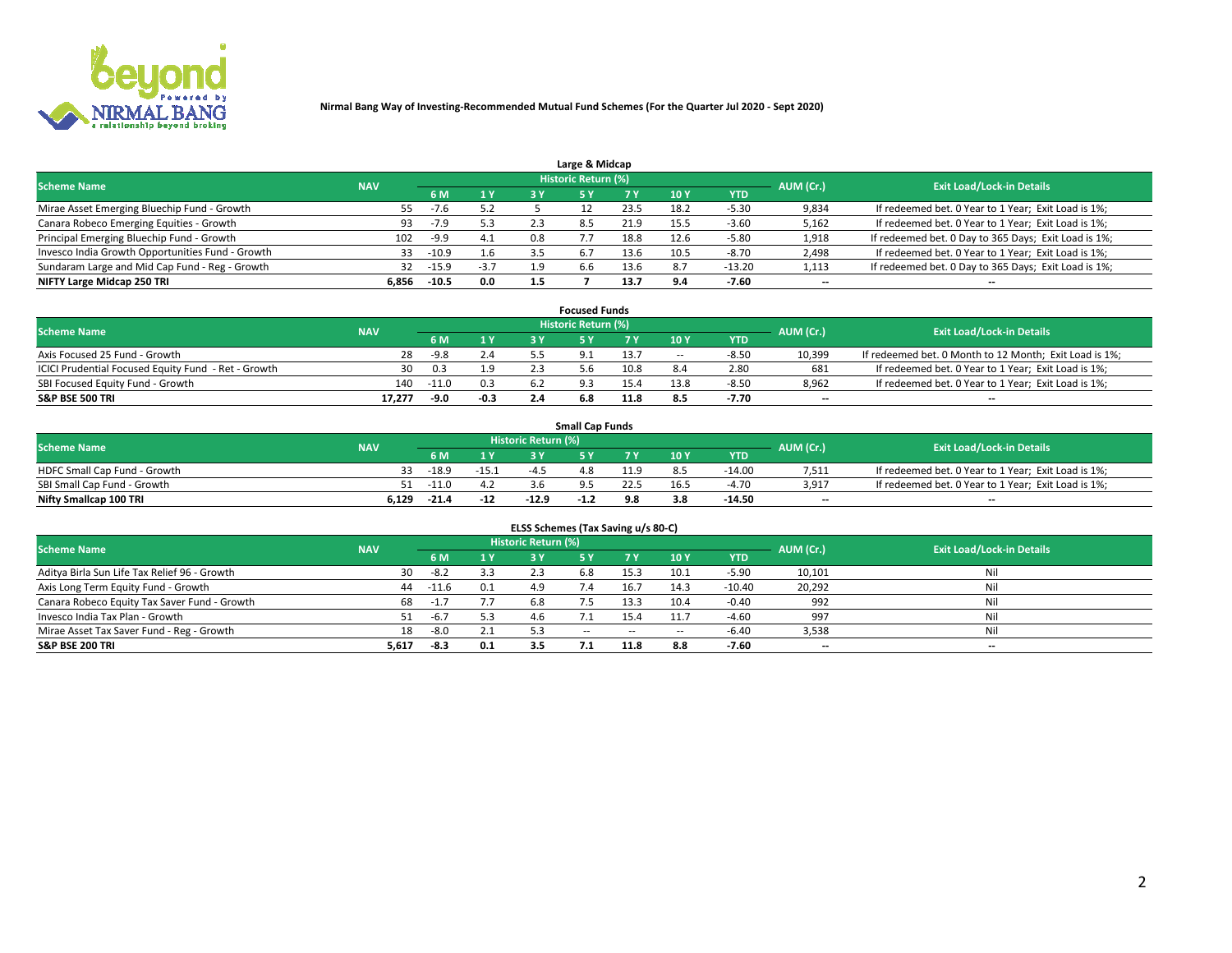

|                                                        |            |            |     |                            | <b>Solution Oriented</b> |      |                          |            |                          |                                                                             |
|--------------------------------------------------------|------------|------------|-----|----------------------------|--------------------------|------|--------------------------|------------|--------------------------|-----------------------------------------------------------------------------|
| <b>Scheme Name</b>                                     | <b>NAV</b> |            |     | <b>Historic Return (%)</b> |                          |      |                          |            | AUM (Cr.)                | <b>Exit Load/Lock-in Details</b>                                            |
|                                                        |            | <b>6 M</b> | 1 Y | 3 Y                        |                          |      | 10Y                      | <b>YTD</b> |                          |                                                                             |
|                                                        |            |            |     |                            |                          |      |                          |            |                          | If redeemed bet. 0 Year to 1 Year; Exit Load is 3%; If redeemed bet.        |
| <b>HDFC Childrens Gift Fund</b>                        | 121        | $-4.9$     | 2.8 | 3.3                        | 7.6                      | 13.5 | 12.1                     | $-3.00$    |                          | 3,022 1 Year to 2 Year; Exit Load is 2%; If redeemed bet. 2 Year to 3 Year; |
|                                                        |            |            |     |                            |                          |      |                          |            |                          | Exit Load is 1%:                                                            |
| Tata Retirement Savings Fund - Moderate Plan - Reg     | 31         | $-4.3$     | 5.9 | 3.9                        | 8.3                      | 14.8 |                          | $-2.70$    | 1,087                    | If redeemed bet. 0 Month to 61 Month; Exit Load is 1%;                      |
| Tata Retirement Savings Fund - Progressive Plan - Reg  | 30         | $-6.9$     | 4.2 | 3.8                        | 9.4                      | 14.4 | $\overline{\phantom{a}}$ | $-5.20$    | 728                      | If redeemed bet. 0 Month to 61 Month; Exit Load is 1%;                      |
| Tata Retirement Savings Fund - Reg - Conservative Plan | 22         | 3.2        | 8.4 | 5.5                        |                          | 9.6  | --                       | 4.20       | 138                      | If redeemed bet. 0 Month to 61 Month; Exit Load is 1%;                      |
| S&P BSE 200 TRI                                        | 5,617      | $-8.3$     | 0.1 | 3.5                        |                          | 11.8 | 8.8                      | $-7.60$    | $\overline{\phantom{a}}$ | $- -$                                                                       |

|                                                    |            |        |              |                     | <b>Index Fund</b> |      |      |            |                          |                                                      |
|----------------------------------------------------|------------|--------|--------------|---------------------|-------------------|------|------|------------|--------------------------|------------------------------------------------------|
| <b>Scheme Name</b>                                 | <b>NAV</b> |        |              | Historic Return (%) |                   |      |      |            | AUM (Cr.)                | <b>Exit Load/Lock-in Details</b>                     |
|                                                    |            |        | $\sqrt{1}$ V | 2 V                 |                   | 7 V  | 10 Y | <b>YTD</b> |                          |                                                      |
| HDFC Index Fund-NIFTY 50 Plan                      | 102        | $-8.2$ | -1.2         |                     | o.b               | 10.3 |      | $-8.60$    | 1,622                    | If redeemed bet. 0 Day to 3 Day; Exit Load is 0.25%; |
| ICICI Prudential Nifty Next 50 Index Fund - Growth |            | $-9.9$ | $-1.8$       | $-1.8$              |                   |      |      | $-7.90$    | 729                      | Nil                                                  |
| UTI Nifty Index Fund - Growth                      |            | $-8.0$ | $-0.8$       |                     |                   | 10.3 |      | $-8.3C$    | 2,362                    | Nil                                                  |
| Nifty 50 TRI                                       | 15.723     | $-7.6$ | $-0.3$       | 48                  |                   | 10.9 |      | -7.90      | $\overline{\phantom{a}}$ | $- -$                                                |

|                                       |            |         |        |                            | <b>Contra/Value Fund</b> |      |     |            |                          |                                                     |
|---------------------------------------|------------|---------|--------|----------------------------|--------------------------|------|-----|------------|--------------------------|-----------------------------------------------------|
| <b>Scheme Name</b>                    | <b>NAV</b> |         |        | <b>Historic Return (%)</b> |                          |      |     |            | AUM (Cr.)                | <b>Exit Load/Lock-in Details</b>                    |
|                                       |            |         | 1 V    |                            |                          | 7 V  | 10Y | <b>YTD</b> |                          |                                                     |
| Invesco India Contra Fund - Growth    | 48         | -4.5    | 6.1    |                            |                          | 18.5 |     | 1.50       | 4.662                    | If redeemed bet. 0 Year to 1 Year; Exit Load is 1%; |
| UTI Value Opportunities Fund - Growth | 60         | $-10.1$ | 1.6    |                            |                          |      |     | $-7.40$    | 4,017                    | If redeemed bet. 0 Year to 1 Year; Exit Load is 1%; |
| <b>S&amp;P BSE 500 TRI</b>            | 17.277     | -9.0    | $-0.3$ |                            | 6.8                      |      |     | -7.70      | $\overline{\phantom{a}}$ | $- -$                                               |

| Sector/Thematic                                                           |            |         |         |                     |      |           |                          |            |           |                                                        |  |  |  |  |
|---------------------------------------------------------------------------|------------|---------|---------|---------------------|------|-----------|--------------------------|------------|-----------|--------------------------------------------------------|--|--|--|--|
| <b>Scheme Name</b>                                                        | <b>NAV</b> |         |         | Historic Return (%) |      |           |                          |            | AUM (Cr.) | <b>Exit Load/Lock-in Details</b>                       |  |  |  |  |
|                                                                           |            | 6 M     | 1Y      | 3 Y                 | 5 Y  | <b>7Y</b> | 10Y                      | <b>YTD</b> |           |                                                        |  |  |  |  |
| Canara Robeco Consumer Trends Fund - Reg - Growth                         | 41         | $-5.7$  | 8.5     | 5.4                 | 8.9  | 15.1      | 12.3                     | $-4.10$    | 372       | If redeemed bet. 0 Year to 1 Year; Exit Load is 1%;    |  |  |  |  |
| Mirae Asset Great Consumer Fund - Growth                                  | 33         | $-13.3$ | 2.1     | 4.2                 | 8.5  | 14.4      | $\overline{\phantom{a}}$ | $-10.30$   | 940       | If redeemed bet. 0 Year to 1 Year; Exit Load is 1%;    |  |  |  |  |
| <b>ICICI Prudential Technology Fund - Growth</b>                          | 67         | 8.4     | 13.6    | 18                  | 10.3 | 16.9      | 15.3                     | 14.70      | 379       | If redeemed bet. 0 Day to 15 Day; Exit Load is 1%;     |  |  |  |  |
| Nippon India Pharma Fund - Growth                                         | 195        | 22.9    | 36.9    | 13.9                | 7.3  | 15.3      | 14                       | 28.10      | 3,093     | If redeemed bet. to 1 Month; Exit Load is 1%;          |  |  |  |  |
| BNP Paribas India Consumption Fund - Reg - Growth                         |            | $-7.2$  | 8.2     | $\sim$ $-$          |      |           |                          | $-3.40$    | 525       | If redeemed bet. 0 Month to 12 Month; Exit Load is 1%; |  |  |  |  |
| ICICI Prudential Banking and Financial Services Fund - Retail -<br>Growth | 50         | $-28.8$ | $-22.1$ | $-6.1$              | 5.8  | 14.5      | 11.4                     | $-28.20$   | 2,538     | If redeemed bet. 0 Day to 15 Day; Exit Load is 1%;     |  |  |  |  |
| <b>S&amp;P BSE 500 TRI</b>                                                | 17.277     | -9.0    | $-0.3$  | 2.4                 | 6.8  | 11.8      | 8.5                      | $-7.70$    | --        | $- -$                                                  |  |  |  |  |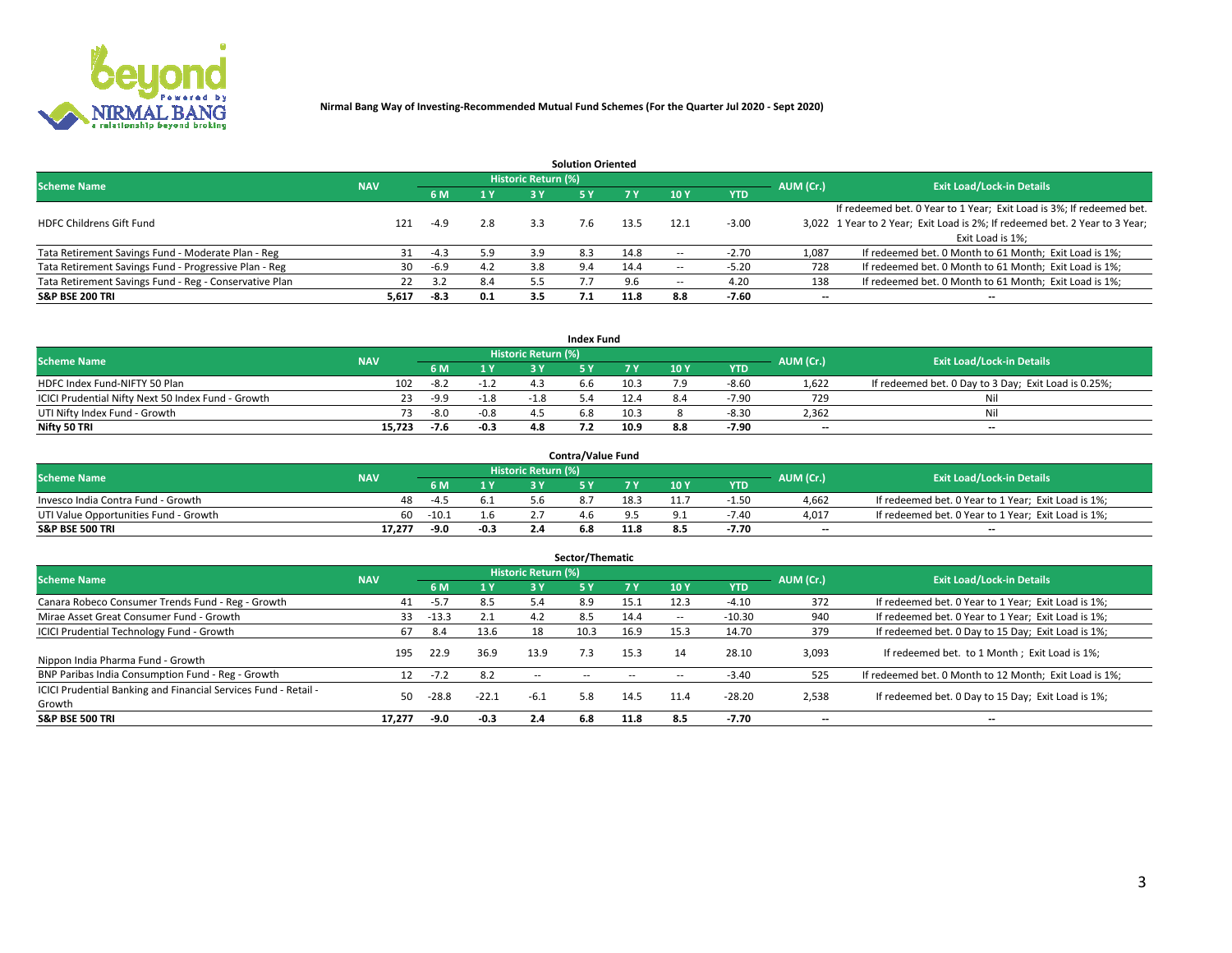

| <b>Dynamic Asset Allocation Funds</b>                   |                                                         |        |     |     |     |      |        |            |                          |                                                          |  |  |  |  |  |
|---------------------------------------------------------|---------------------------------------------------------|--------|-----|-----|-----|------|--------|------------|--------------------------|----------------------------------------------------------|--|--|--|--|--|
|                                                         | Historic Return (%)<br><b>Scheme Name</b><br><b>NAV</b> |        |     |     |     |      |        |            |                          |                                                          |  |  |  |  |  |
|                                                         |                                                         | 6 M    | 1 Y | 2 V |     |      | 10Y    | <b>YTD</b> | AUM (Cr.)                | <b>Exit Load/Lock-in Details</b>                         |  |  |  |  |  |
| ICICI Prudential Balanced Advantage Fund - Reg - Growth |                                                         | $-3.7$ | 4.1 |     |     | 11.8 | 10.8   | $-2.90$    | 25,409                   | If redeemed bet. 0 Year to 1 Year; Exit Load is 1%;      |  |  |  |  |  |
| Invesco India Dynamic Equity Fund - Growth              | 29                                                      | -2.5   | 2.2 | 2.8 |     | 11.2 | 9.2    | $-2.30$    | 741                      | If redeemed bet. 0 Month to 3 Month; Exit Load is 0.25%; |  |  |  |  |  |
| Nippon India Balanced Advantage Fund - Growth           | 91                                                      | $-4.6$ | 1.1 | 2.9 |     | 11.2 | Q 1    | $-3.10$    | 2,782                    | If redeemed bet. 0 Month to 12 Month; Exit Load is 1%;   |  |  |  |  |  |
| SBI Dynamic Asset Allocation Fund - Reg - Growth        |                                                         | $-4.3$ | 0.0 | 2.6 | 5.8 | --   | $\sim$ | -4.70      | 576                      | If redeemed bet. 0 Month to 12 Month; Exit Load is 1%;   |  |  |  |  |  |
| NIFTY 50 Hybrid Composite Debt 65:35 Index              | 10.492                                                  | $-0.7$ | 5.8 | 6.9 | 8.4 | 10.8 | 9.1    | $-0.70$    | $\overline{\phantom{a}}$ |                                                          |  |  |  |  |  |

| <b>Hybrid Aggressive</b>                        |            |         |        |                            |     |        |      |            |                          |                                                        |  |  |  |  |
|-------------------------------------------------|------------|---------|--------|----------------------------|-----|--------|------|------------|--------------------------|--------------------------------------------------------|--|--|--|--|
| <b>Scheme Name</b>                              | <b>NAV</b> |         |        | <b>Historic Return (%)</b> |     |        |      |            | AUM (Cr.)                | <b>Exit Load/Lock-in Details</b>                       |  |  |  |  |
|                                                 |            | 6 M     | 1 Y    | 3 ۷                        |     | 7 V    | 10Y  | <b>YTD</b> |                          |                                                        |  |  |  |  |
| Canara Robeco Equity Hybrid Fund - Growth       | 168        |         | 7.9    |                            |     |        |      | 0.20       | 3,041                    | If redeemed bet. 0 Year to 1 Year; Exit Load is 1%;    |  |  |  |  |
| SBI Equity Hybrid Fund - Growth                 | 138        | $-6.7$  | 2.1    |                            |     | 13.7   | 10.6 | $-5.20$    | 30,192                   | If redeemed bet. 0 Month to 12 Month; Exit Load is 1%; |  |  |  |  |
| Mirae Asset Hybrid - Equity Fund - Reg - Growth | 15         | -4.5    |        | 4.9                        | 8.5 | $\sim$ | --   | $-4.20$    | 3,468                    | If redeemed bet. 0 Year to 1 Year; Exit Load is 1%;    |  |  |  |  |
| ICICI Prudential Equity & Debt Fund - Growth    | 126        | $-10.6$ | $-5.2$ |                            |     | 12.5   |      | $-10.00$   | 17,615                   | If redeemed bet. 0 Year to 1 Year; Exit Load is 1%;    |  |  |  |  |
| NIFTY 50 Hybrid Composite Debt 65:35 Index      | 10.492     | -0.7    | 5.8    | 6.9                        |     | 10.8   | 9.1  | -0.70      | $\overline{\phantom{a}}$ | $- -$                                                  |  |  |  |  |

| <b>Arbitrage Fund</b>                      |            |       |     |                     |  |       |    |            |           |                                                          |  |  |  |  |
|--------------------------------------------|------------|-------|-----|---------------------|--|-------|----|------------|-----------|----------------------------------------------------------|--|--|--|--|
| <b>Scheme Name</b>                         | <b>NAV</b> |       |     | Historic Return (%) |  |       |    |            | AUM (Cr.) | <b>Exit Load/Lock-in Details</b>                         |  |  |  |  |
|                                            |            | 1 M   | 3 M |                     |  |       |    | <b>YTD</b> |           |                                                          |  |  |  |  |
| IDFC Arbitrage Fund - Reg - Growth         |            |       |     | 3.8                 |  |       |    | 4.20       | 8,237     | If redeemed bet. 0 Month to 1 Month; Exit Load is 0.25%; |  |  |  |  |
| Kotak Equity Arbitrage Fund - Reg - Growth | 28         | . 0.5 |     | 4.6                 |  |       |    | 4.90       | 15,854    | If redeemed bet. 0 Day to 30 Day; Exit Load is 0.25%;    |  |  |  |  |
| Tata Arbitrage Fund - Reg - Growth         |            | 0.9   | 4.4 |                     |  | $- -$ | -- | 5.80       | 2,062     | If redeemed bet. 0 Day to 30 Day; Exit Load is 0.25%;    |  |  |  |  |
| Nippon India Arbitrage Fund - Growth       | 20         |       |     |                     |  |       |    | 5.00       | 7,847     | If redeemed bet. 0 Month to 1 Month; Exit Load is 0.25%; |  |  |  |  |

| <b>Overnight Fund</b>                               |            |     |     |                     |     |     |            |                 |                          |                                  |  |  |  |  |
|-----------------------------------------------------|------------|-----|-----|---------------------|-----|-----|------------|-----------------|--------------------------|----------------------------------|--|--|--|--|
| <b>Scheme Name</b>                                  | <b>NAV</b> |     |     | Historic Return (%) |     |     | <b>YTM</b> | Avg             | AUM (Cr.)                | <b>Exit Load/Lock-in Details</b> |  |  |  |  |
|                                                     |            | 1W  | 2 W | 1 M                 | 3 M |     |            | <b>Maturity</b> |                          |                                  |  |  |  |  |
| Aditya Birla Sun Life Overnight Fund - Reg - Growth | 1,088      |     | 2.9 | 2.9                 | 2.9 |     | 3.1        |                 | 7,621                    | Nil                              |  |  |  |  |
| HDFC Overnight Fund - Growth                        | 2,982      |     |     | 2.9                 | 2.9 |     | .14        | 0.00            | 13,989                   | Nil                              |  |  |  |  |
| ICICI Prudential Overnight Fund - Reg - Growth      | 109        |     |     | 2.9                 | 2.9 |     | 3.12       |                 | 10,011                   | Nil                              |  |  |  |  |
| Nippon India Overnight Fund - Reg - Growth          | 108        | 3.0 |     |                     |     |     | 3.09       | 0.00            | 5,363                    | Nil                              |  |  |  |  |
| Kotak Overnight Fund - Reg - Growth                 | 1,075      |     | 2.9 | 2.9                 | 2.9 | 4.2 | 3.14       |                 | 6,183                    | Nil                              |  |  |  |  |
| <b>CRISIL Liquid Fund Index</b>                     | $- -$      | 3.8 | 3.8 | 3.9                 | 4.5 | 5.6 | --         | --              | $\overline{\phantom{a}}$ | $- -$                            |  |  |  |  |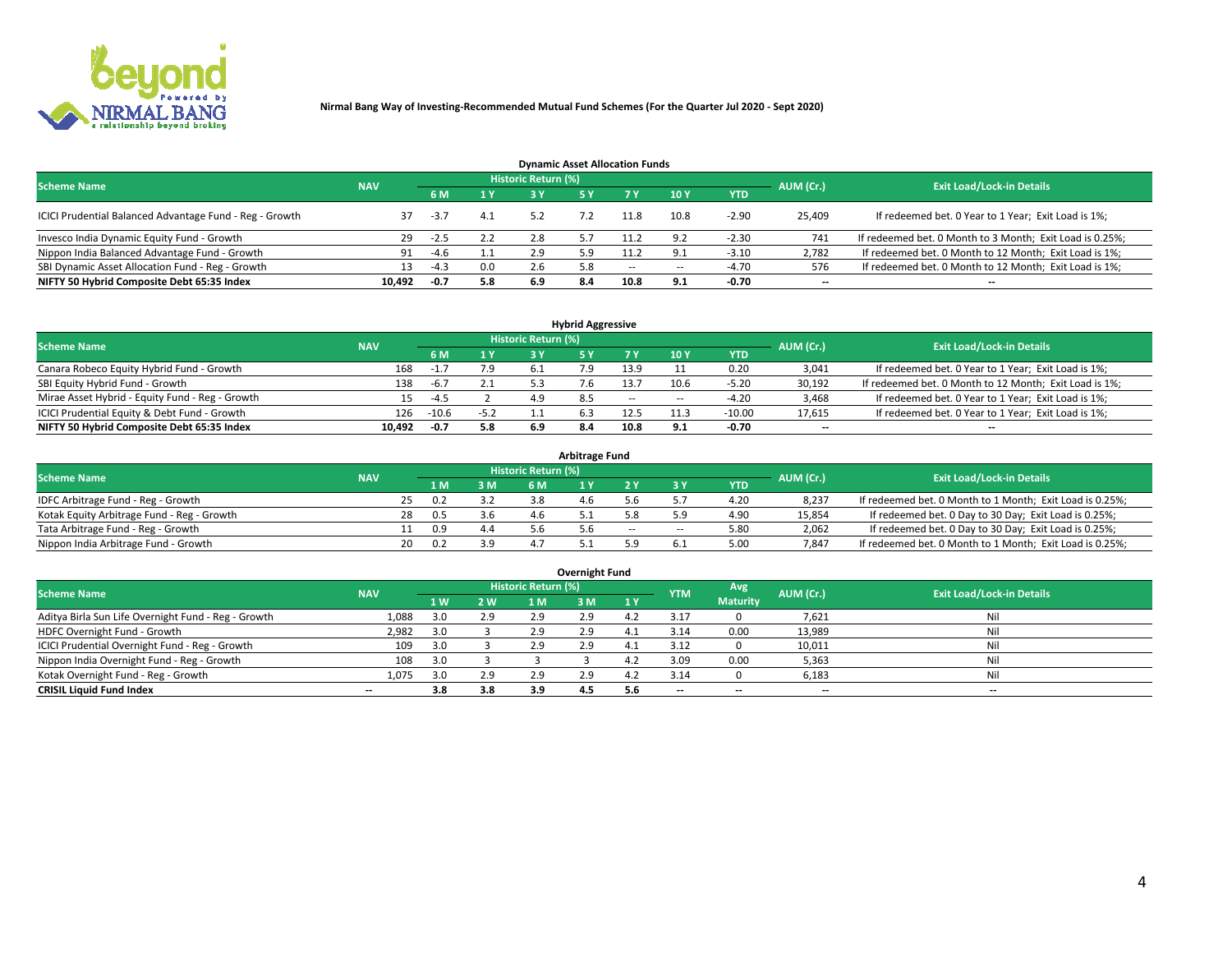

| <b>Liquid Funds</b>                              |            |     |     |                     |      |     |            |                 |                          |                                  |  |  |  |  |
|--------------------------------------------------|------------|-----|-----|---------------------|------|-----|------------|-----------------|--------------------------|----------------------------------|--|--|--|--|
| <b>Scheme Name</b>                               | <b>NAV</b> |     |     | Historic Return (%) |      |     | <b>YTM</b> | Avg             | AUM (Cr.)                | <b>Exit Load/Lock-in Details</b> |  |  |  |  |
|                                                  |            | 1 W | 2 W | 1 M                 | ዩ M  | 1Y  |            | <b>Maturity</b> |                          |                                  |  |  |  |  |
| Aditya Birla Sun Life Liquid Fund - Reg - Growth | 322        |     | 3.2 |                     |      |     | 3.67       | 0.14            | 36,679                   | *Ref Footnote                    |  |  |  |  |
| ICICI Prudential Liquid Fund - Reg - Growth      | 297        |     | 3.1 |                     | -4.1 |     | 3.63154    | 0.12            | 57,335                   | *Ref Footnote                    |  |  |  |  |
| Kotak Liquid Fund - Reg - Growth                 | 4,055      |     | 3.1 |                     | 3.9  |     | 3.43       | 0.12            | 36,040                   | *Ref Footnote                    |  |  |  |  |
| Nippon India Liquid Fund - Growth                | 4,894      | 3.2 | 3.1 |                     | -4.1 | 5.4 | 3.57       | 0.15            | 30,604                   | *Ref Footnote                    |  |  |  |  |
| Mahindra Manulife Liquid Fund - Reg - Growth     | 1,301      | 3.3 | 3.2 | 3.4                 |      | 5.4 | 3.61       | 0.15            | 2,144                    | *Ref Footnote                    |  |  |  |  |
| <b>CRISIL Liquid Fund Index</b>                  | $- -$      | 3.8 | 3.8 | 3.9                 | 4.5  | 5.6 | $- -$      | $- -$           | $\overline{\phantom{a}}$ | $\hspace{0.05cm} \cdots$         |  |  |  |  |

| <b>Ultra Short Fund</b>                      |            |      |     |                     |     |       |            |                 |                          |                                  |  |  |  |
|----------------------------------------------|------------|------|-----|---------------------|-----|-------|------------|-----------------|--------------------------|----------------------------------|--|--|--|
| <b>Scheme Name</b>                           | <b>NAV</b> |      |     | Historic Return (%) |     |       | <b>YTM</b> | Avg             | AUM (Cr.)                | <b>Exit Load/Lock-in Details</b> |  |  |  |
|                                              |            | 1 M. | 3 M | 6 M                 | 1 Y |       |            | <b>Maturity</b> |                          |                                  |  |  |  |
| HDFC Ultra Short Term Fund - Reg - Growth    |            | b.5  |     |                     |     | $- -$ |            | 0.44            | 7.697                    | Ni                               |  |  |  |
| L&T Ultra Short Term Fund - Growth           | 34         |      |     |                     |     |       |            | 0.45            | 1,960                    | Ni                               |  |  |  |
| <b>NIFTY Ultra Short Duration Debt Index</b> | 4,150      |      | 6.3 |                     | 6.9 | כ.,   | $-$        | $- -$           | $\overline{\phantom{a}}$ | $-$                              |  |  |  |

| <b>Money Market Fund</b>                                |            |       |     |                     |     |       |                          |                 |                          |                                  |  |  |  |  |
|---------------------------------------------------------|------------|-------|-----|---------------------|-----|-------|--------------------------|-----------------|--------------------------|----------------------------------|--|--|--|--|
| <b>Scheme Name</b>                                      | <b>NAV</b> |       |     | Historic Return (%) |     |       | <b>YTM</b>               | Avg             | AUM (Cr.)                | <b>Exit Load/Lock-in Details</b> |  |  |  |  |
|                                                         |            | 1 M   | 3 M | 6 M                 |     | 3 Y   |                          | <b>Maturity</b> |                          |                                  |  |  |  |  |
| Aditya Birla Sun Life Money Manager Fund - Reg - Growth | 277        | - 6.1 | 9.3 | 8.5                 |     | 7.9   | 4.45                     | 0.58            | 9,214                    | Nil                              |  |  |  |  |
| HDFC Money Market Fund - Growth                         | 4.304      | -6.3  | 9.5 | 8.6                 |     |       | 4.53                     | 0.64            | 8,422                    | Nil                              |  |  |  |  |
| Tata Money Market Fund - Reg - Growth                   | 3,540      | 5.8   | 8.7 | 8.1                 |     |       | 4.59                     | 0.52            | 424                      | Nil                              |  |  |  |  |
| <b>CRISIL Liquid Fund Index</b>                         | $- -$      | 3.9   | 4.5 |                     | 5.6 | $- -$ | $\overline{\phantom{a}}$ | $- -$           | $\overline{\phantom{a}}$ | $\overline{\phantom{a}}$         |  |  |  |  |

|                                       |            |       |      |                     | <b>Short Term Fund</b> |     |      |                 |           |                                  |
|---------------------------------------|------------|-------|------|---------------------|------------------------|-----|------|-----------------|-----------|----------------------------------|
| <b>Scheme Name</b>                    | <b>NAV</b> |       |      | Historic Return (%) |                        |     | YTM  | Avg             | AUM (Cr.) | <b>Exit Load/Lock-in Details</b> |
|                                       |            | 1 M . | 3 M  | 6 M                 |                        | 2V  |      | <b>Maturity</b> |           |                                  |
| HDFC Short Term Debt Fund - Growth    |            | 18.2  | 20.4 |                     | 11.9                   | 8.8 |      | 3.46            | 11,138    | M                                |
| Nippon India Short Term Fund - Growth | 39         | 11.8  | 14.7 |                     | 10.5                   |     | 5.86 |                 | 6,825     | N                                |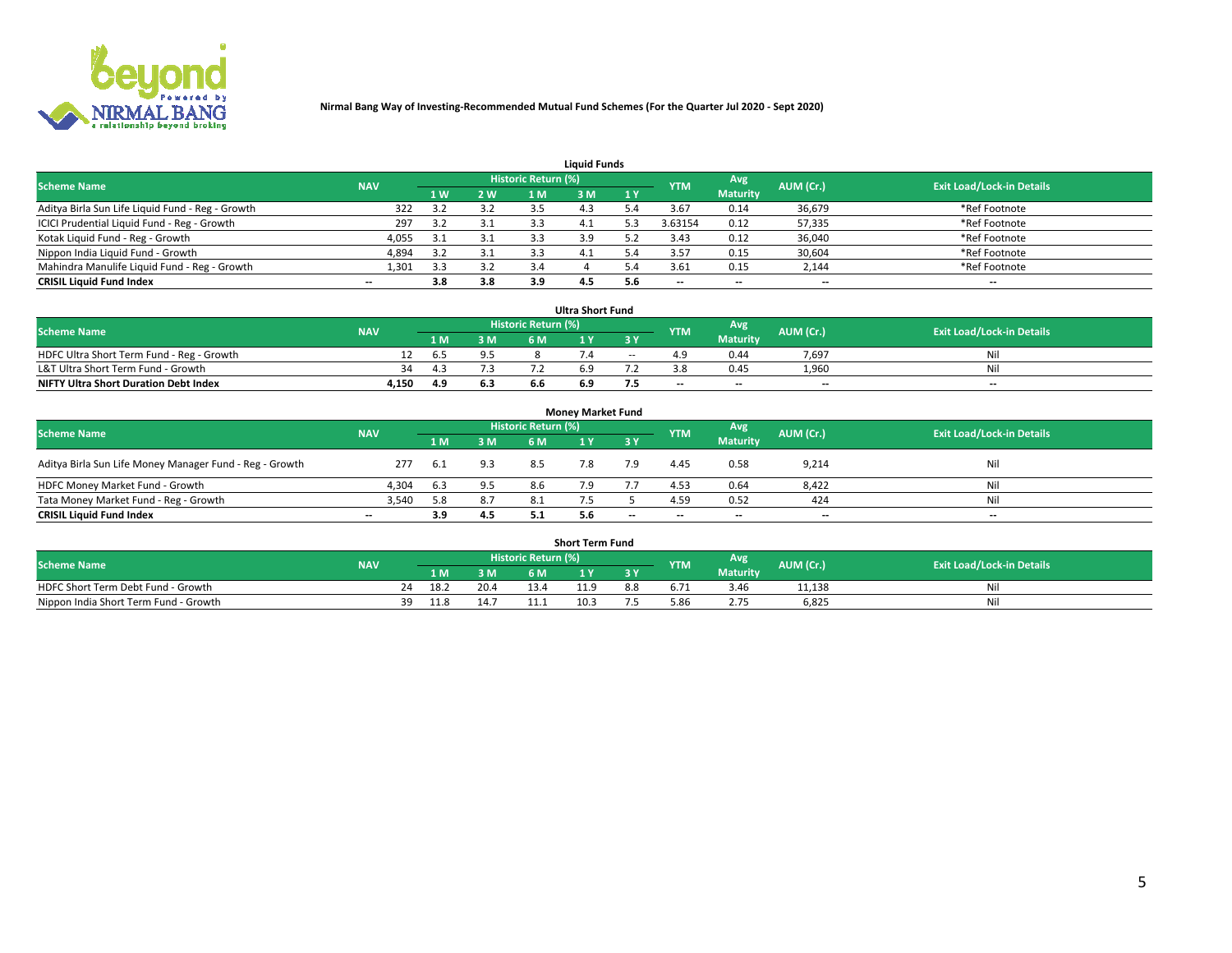

|                                           | <b>Low Duration Fund</b> |              |      |                            |  |     |            |                 |           |                                  |  |  |  |  |  |
|-------------------------------------------|--------------------------|--------------|------|----------------------------|--|-----|------------|-----------------|-----------|----------------------------------|--|--|--|--|--|
| <b>Scheme Name</b>                        | <b>NAV</b>               |              |      | <b>Historic Return (%)</b> |  |     | <b>YTM</b> | <b>Avg</b>      | AUM (Cr.) | <b>Exit Load/Lock-in Details</b> |  |  |  |  |  |
|                                           |                          | 1 M          | 3 M  |                            |  | 3 Y |            | <b>Maturity</b> |           |                                  |  |  |  |  |  |
| Axis Treasury Advantage Fund - Growth     | 2.332                    |              | 11.9 |                            |  |     |            | 1.06            | 4,955     | Nil                              |  |  |  |  |  |
| Canara Robeco Savings Fund - Reg - Growth |                          | 6.0          | 9.9  |                            |  |     | 4.13       | 1.04            | 1,049     | Nil                              |  |  |  |  |  |
| IDFC Low Duration Fund - Reg - Growth     | 30                       | $n^{\Omega}$ |      |                            |  |     | 4.12       | 1.01            | 4,575     | Nil                              |  |  |  |  |  |

| <b>Banking &amp; PSU Bond Funds</b>                 |            |    |      |      |                            |      |  |            |                 |           |                                  |  |  |  |
|-----------------------------------------------------|------------|----|------|------|----------------------------|------|--|------------|-----------------|-----------|----------------------------------|--|--|--|
| <b>Scheme Name</b>                                  | <b>NAV</b> |    |      |      | <b>Historic Return (%)</b> |      |  | <b>YTM</b> | Avg             | AUM (Cr.) | <b>Exit Load/Lock-in Details</b> |  |  |  |
|                                                     |            |    |      | 3 M  | 6 M                        |      |  |            | <b>Maturity</b> |           |                                  |  |  |  |
| HDFC Banking and PSU Debt Fund - Reg - Growth       |            |    | 16.3 | 20.5 | 12.6                       | 11.5 |  | 6.41       | 3.33            | 6.416     | Nil                              |  |  |  |
| Kotak Banking and PSU Debt Fund - Reg - Growth      |            | 49 | 16.8 | 19.6 | 13.2                       |      |  | 6.11       | 4.73            | 7,146     | Nil                              |  |  |  |
| Nippon India Banking & PSU Debt Fund - Reg - Growth |            | 16 | 11.7 | 18.4 | 14.2                       |      |  | 5.28       | 3.27            | 5,211     | Ni                               |  |  |  |

| <b>Corporate Bond Funds</b>                         |            |      |      |                            |      |  |            |                 |           |                                                         |  |  |  |  |
|-----------------------------------------------------|------------|------|------|----------------------------|------|--|------------|-----------------|-----------|---------------------------------------------------------|--|--|--|--|
| <b>Scheme Name</b>                                  | <b>NAV</b> |      |      | <b>Historic Return (%)</b> |      |  | <b>YTM</b> | Avg             | AUM (Cr.) | <b>Exit Load/Lock-in Details</b>                        |  |  |  |  |
|                                                     |            |      | 3 M  | 6 M                        |      |  |            | <b>Maturity</b> |           |                                                         |  |  |  |  |
| ICICI Prudential Corporate Bond Fund - Reg - Growth |            | 16.5 | 19.7 |                            |      |  |            | 3.60            | 15.799    | Nil                                                     |  |  |  |  |
| L&T Triple Ace Bond Fund - Reg - Growth             | 56         | 19.9 | 24.6 | 18.5                       |      |  |            | 8.15            | 3,871     | If redeemed bet. 0 Month to 3 Month; Exit Load is 0.5%; |  |  |  |  |
| Kotak Corporate Bond Fund - Std - Growth            | 2.813      | L3.3 | 16.5 |                            | 10.5 |  | 5.33       | 2.09            | 4.607     | Nil                                                     |  |  |  |  |

| <b>Credit Risk Fund</b>                    |            |    |      |      |                            |      |       |            |                 |           |                                                           |  |
|--------------------------------------------|------------|----|------|------|----------------------------|------|-------|------------|-----------------|-----------|-----------------------------------------------------------|--|
| <b>Scheme Name</b>                         | <b>NAV</b> |    |      |      | <b>Historic Return (%)</b> |      |       | <b>YTM</b> | Avg             | AUM (Cr.) | <b>Exit Load/Lock-in Details</b>                          |  |
|                                            |            |    | 1 M  | 3 M  | 6 M                        |      | 73 Y. |            | <b>Maturity</b> |           |                                                           |  |
| ICICI Prudential Credit Risk Fund - Growth |            | 23 | 23.0 | 16.3 |                            | 10.3 | و.י   | 8.96       | 2.41            | 6,562     | If redeemed bet. 0 Year to 1 Year; Exit Load is 1%;       |  |
| HDFC Credit Risk Debt Fund - Reg - Growth  |            |    | 22.2 | 20.5 |                            |      |       | 10.05      | 3.02            | 6,309     | If redeemed bet. 0 Month to 12 Month; Exit Load is 1%; If |  |
|                                            |            |    |      |      | 9.6                        |      |       |            |                 |           | redeemed bet. 12 Month to 18 Month; Exit Load is 0.5%;    |  |
|                                            |            |    |      |      |                            |      |       |            |                 |           | If redeemed bet. 0 Month to 12 Month; Exit Load is 3%; If |  |
| SBI Credit Risk Fund - Growth              |            | 33 | 13.4 | 16   |                            | 8.8  | 6.6   | 8.33       | 2.65            | 3,895     | redeemed bet. 12 Month to 24 Month; Exit Load is 1.5%; If |  |
|                                            |            |    |      |      |                            |      |       |            |                 |           | redeemed bet. 24 Month to 36 Month; Exit Load is 0.75%;   |  |

| <b>Floater Fund</b>                      |            |    |                            |      |      |     |     |            |                 |           |                                                         |
|------------------------------------------|------------|----|----------------------------|------|------|-----|-----|------------|-----------------|-----------|---------------------------------------------------------|
| <b>Scheme Name</b>                       | <b>NAV</b> |    | <b>Historic Return (%)</b> |      |      |     |     |            | Avg             | AUM (Cr.) | <b>Exit Load/Lock-in Details</b>                        |
|                                          |            |    | 1 M                        | ЗM   | 6 M  | . . | י כ | <b>YTM</b> | <b>Maturity</b> |           |                                                         |
| Nippon India Floating Rate Fund - Growth |            | ٦Δ | 13.8                       | 18.8 | 14.2 |     |     | 5.65       | 2.90            | 11.636    | If redeemed bet. 0 Month to 1 Month; Exit Load is 0.5%; |